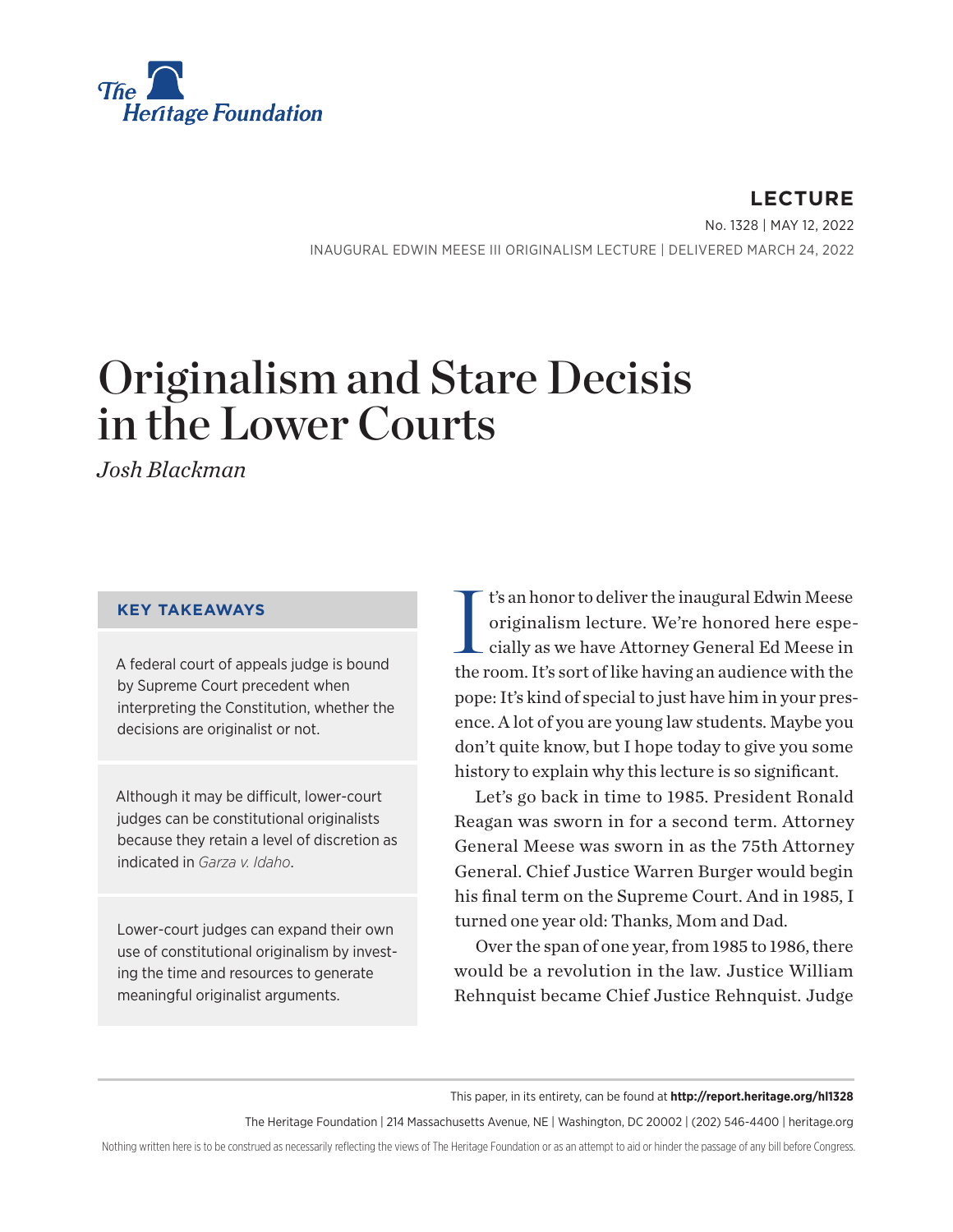<span id="page-1-0"></span>Antonin Scalia became Justice Antonin Scalia. The Justice Department was staffed with Federalist Society attorneys, and Attorney General Meese gave three foundational speeches.

First, in 1985, General Meese spoke to the American Bar Association. He announced emphatically that the Reagan Administration would press for "a Jurisprudence of Original Intention.["1](#page-11-0) The DOJ would "endeavor to resurrect the original meaning of constitutional provisions and statutes as the only reliable guide for judgment." Meese's remarks sent shockwaves through the legal profession and struck a nerve at the Supreme Court.

Three months later, Justice William Brennan, the liberal lion, felt compelled to respond. In a speech at Georgetown, Brennan charged that originalism was "little more than arrogance cloaked as humility.["2](#page-11-0) Brennan endorsed living constitutionalism and rejected originalism. He wrote, "[T]he genius of the Constitution rests not in any static meaning it might have had in a world that is dead and gone, but in the adaptability of its great principles to cope with current problems and current needs."

The debate wasn't over yet. The following month, in November of 1985, Attorney General Meese gave the second foundational speech at the DC chapter of the Federalist Society, and he responded forcefully to Brennan[.3](#page-11-0) Meese said originalism is not difficult to describe. Three things:

First, where the language of the Constitution is specific, it must be obeyed.

Second, where there is a demonstrable consensus among the Framers, it should be followed.

And third, where there is ambiguity, it should be interpreted and applied in a manner so as at least not to contradict the text of the Constitution itself.

Finally, Meese laid out the terms of this great debate between the originalists and the living constitutionalists. He said, "We and our distinguished opponents carry on the old tradition, of free, uninhibited, and vigorous debate." Meese explained, "Out of such arguments come no losers, only truth. It's the American way. And the Founders wouldn't want it any other way."

One year later, in October of 1986, Meese would give the third foundational speech. The speech came at Tulane University in New Orleans.<sup>4</sup> Fun fact: Meese was hosted by a young law student named William Pryor. You may know him. He is the chief judge of the Eleventh Circuit.

At the time, Meese made a very simple but foundational point. He wrote that there "is a necessary distinction between the Constitution [capital C] and constitutional law [lowercase c]. The two are not synonymous." Meese articulated the theory known as departmentalism. He wrote that the Supreme Court "is not the only interpreter of the Constitution." Rather, "[E]ach of the three coordinate branches of government created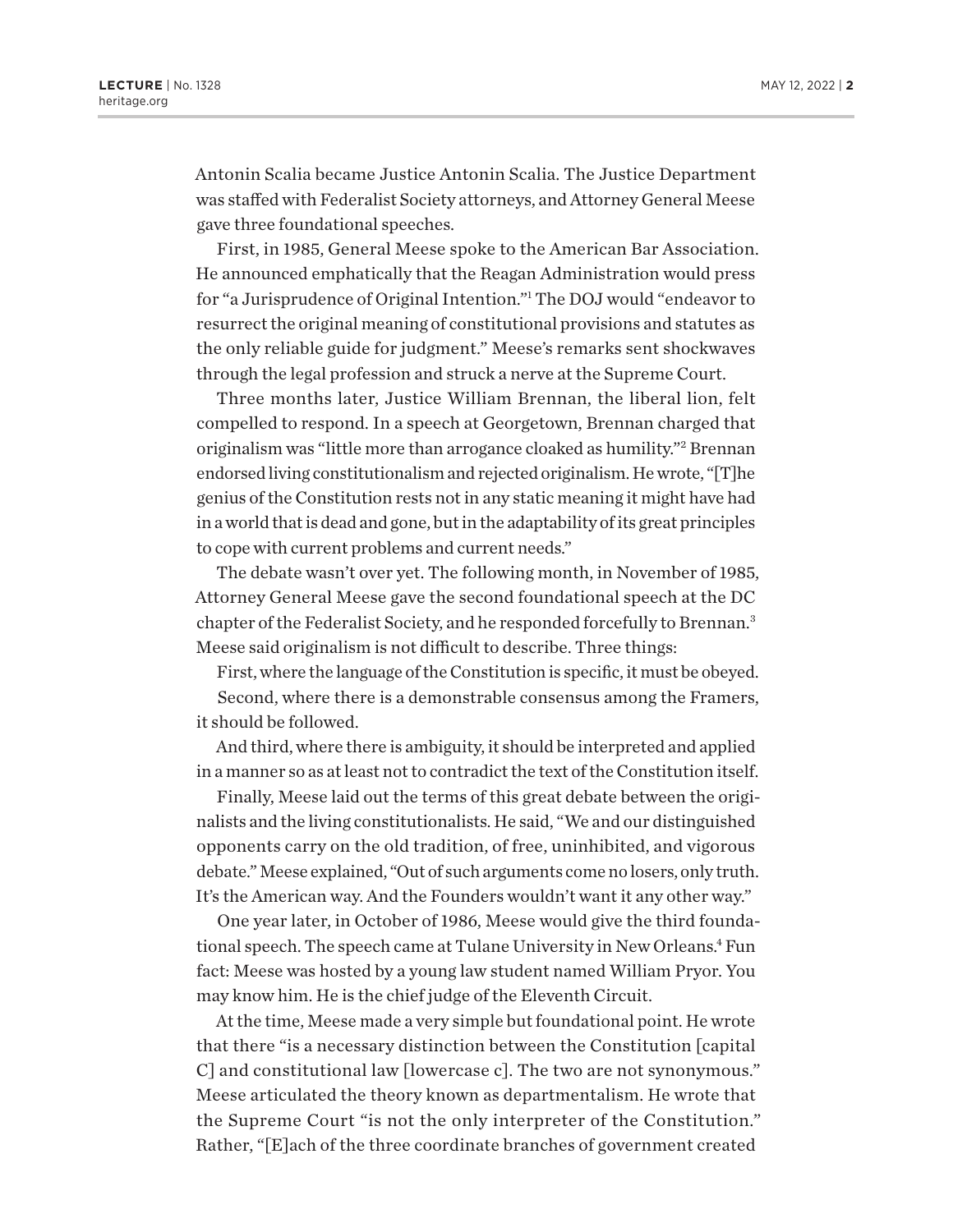and empowered by the Constitution…has a duty to interpret the Constitution." Not just the courts: The executive and the legislative branches as well have that duty.

Here Meese channeled departmentalism. It wasn't new. Meese used the same language that Abraham Lincoln used a century earlier to challenge the *Dred Scott* decision. Yet Meese still created a firestorm in the profession. These three speeches—to the ABA in July of 1985, to the Federalist Society in November of 1985, and to Tulane in 1986—began a great debate. Three decades later, I think we can pronounce a winner and a loser in this debate. Justice Brennan and living constitutionalism—they lost. Attorney General Meese, Justice Scalia, and originalism were victorious.

If you want proof of this victory, look no further than across the street at the Supreme Court confirmation hearings that concluded today. Judge Ketanji Brown Jackson was asked how she interprets the Constitution. She said—I'm going to read you the quote, I didn't make this up, I swear—"I'm looking at original documents. I am focusing on the original public meaning because I am constrained to interpret the text." Amazing. She was asked, Is there a living constitution? She said, "I do not believe there is such a thing as a living constitution."

These answers would have been unthinkable three decades ago. She is saying Brennan was wrong. She's admitting it. She is directly contradicting what was gospel for three decades or longer. It's a Democratic nominee to the Supreme Court who feels compelled to identify original public meaning as part of her methodology. And she is not alone.

- Justice Amy Coney Barrett: originalist.
- Justice Brett Kavanaugh: originalist.
- Justice Neil Gorsuch: originalist.

Even Elena Kagan said "we are all originalists" now. By my count, with Justice Breyer's retirement, only two members of the Court rejected originalism: Justice Sonia Sotomayor and, well, Chief Justice John Roberts. Seven out of nine ain't bad. Still, for this amazing transformation in the law, we must give credit to the namesake of this lecture: Attorney General Meese. Thank you. My sincere hope is that every year, this lecture will promote the cause of constitutional originalism and bring honor to the Attorney General's legacy.

Now on to my prepared remarks on originalism and stare decisis in the lower courts.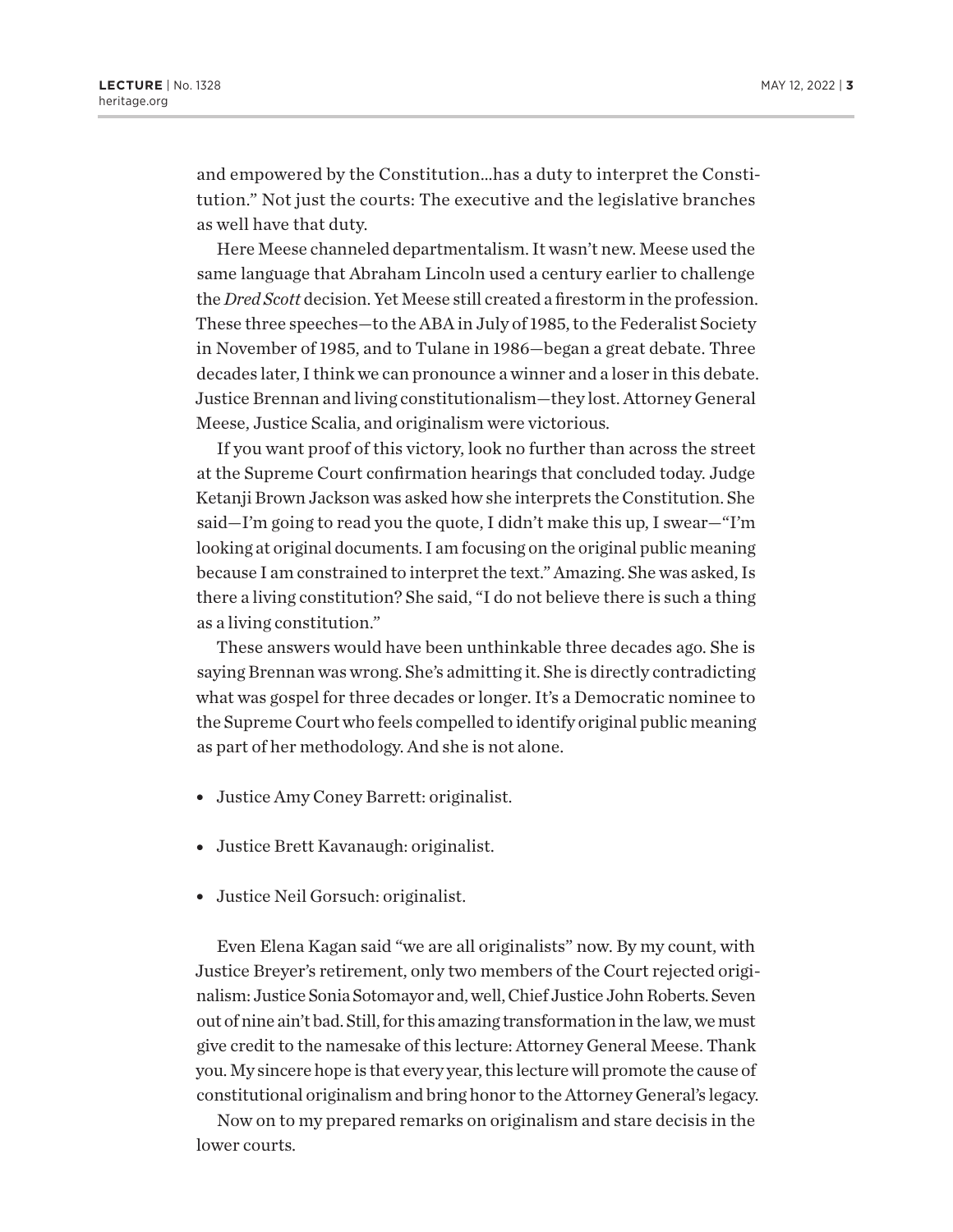### Introduction

The tension between originalism and stare decisis is well known. Many of the Supreme Court's most significant decisions are completely unmoored from the original public meaning of the Constitution. A Supreme Court Justice—let's say Clarence Thomas—may recognize that a given precedent is non-originalist and may decide to deviate from the decision, or a Justice can say I will follow the decision because of stare decisis. The Supreme Court's unique. They have that choice. They're perched atop the judiciary, and they have leeway to either follow stare decisis or say we reject it.

Lower-court judges do not have that sort of discretion. A judge on a federal court of appeals is bound by the Supreme Court precedent interpreting the Constitution, regardless of whether those decisions are originalist or not. They're called inferior courts for a reason. No matter how *wrong* a given Supreme Court case is from an originalist perspective, the precedent must be adhered to. Moreover, a circuit court judge is bound by circuit precedent, regardless of whether that precedent is originalist or not. Generally, only an *en banc* court of the Court of Appeals can reverse a circuit precedent, but those cases are quite rare.

An originalist circuit court judge has free rein only in rare cases of first impression where neither the Supreme Court nor the circuit court has considered the constitutional question. Even then, she's at a comparative disadvantage. Circuit courts seldom receive the wealth of originalist briefing that is directed to the U.S. Supreme Court. Here, the circuit judge will often have to do all the work on his own—the law office history report, as they call it—without the benefit of the adversarial process.

In short, it's tough for a lower-court judge to be a constitutional originalist. But it can be done, and that's the topic of my remarks this evening. The first part of my remarks will explain *when* a lower-court judge can be an originalist. The second part of my remarks will explain *how* a lower-court judge can be an originalist.

#### When Can a Lower-Court Judge Be an Originalist?

Let's start with the *when.* Originalism operates differently on the Supreme Court and on the lower courts. The Justices are constrained, but not bound by, stare decisis and can reverse a non-originalist precedent. Circuit court judges are bound by Supreme Court precedent, no matter how flawed those cases are. Lower-court judges will generally have free rein only in the rare case of first impression where there is no Supreme Court or circuit precedent on point. To be frank, in most cases, that's not the case.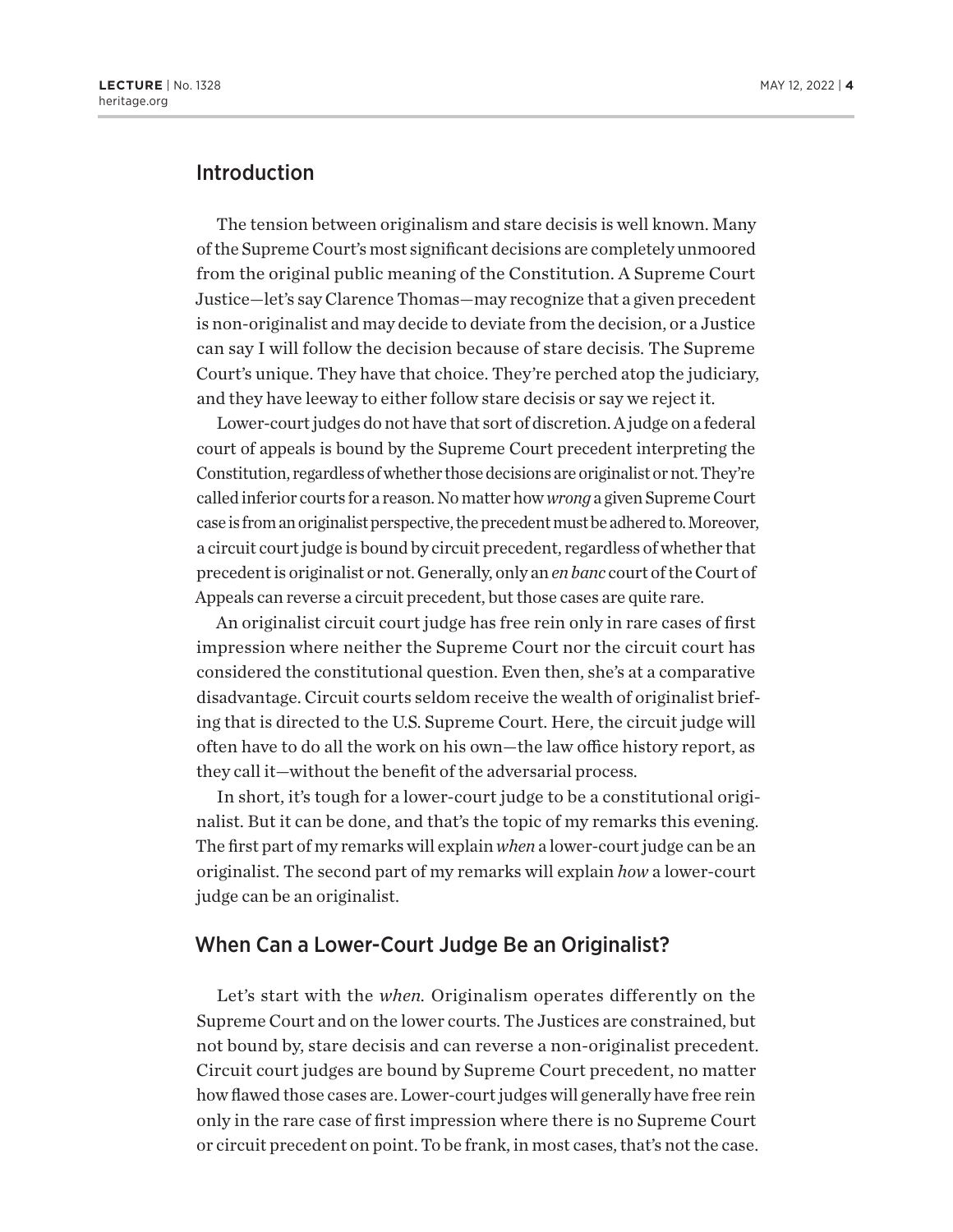<span id="page-4-0"></span>Still, lower-court judges have discretion. I look for guidance in a recent case called *Garza v. Idaho.* Justice Thomas and Justice Gorsuch articulated one framework. They explained that "if there is little available evidence suggest[ing] that" certain precedents are "correct as an original matter, the Court should tread carefully *before extending our precedents* in this area.["5](#page-11-0)

Lower-court judges can't be quite so bold as Justice Thomas can, but I think they can use this framework to promote the cause of originalism. The issue with *Garza* is, how do you know whether to extend or not extend a given precedent? And I think Justices Thomas and Gorsuch give you some guidance.

*Garza v. Idaho* considered whether an attorney provided ineffective assistance of counsel. The case turned on a court decision, a Sixth Amendment case called *Strickland v. Washington*. [6](#page-11-0) *Garza* splits 7–2. The majority held that various precedents of the Court should rule for the defendant. Justices Thomas and Gorsuch disagreed. As a threshold matter, they argued that the majority opinion had no basis in precedent. Therefore, there was no reason to depart from *Strickland*.

But they didn't stop with precedent. They also contended that the majority opinion has no basis in the original meaning of the Sixth Amendment. Part III of the dissent charted a road map for lower-court judges. Justice Thomas observed that the majority opinion "break[s] from this Court's precedent" and "moves the Court another step further from the original meaning of the Sixth Amendment." He reiterated a point Justice Scalia made in a case called Padilla v. Kentucky.<sup>[7](#page-11-0)</sup> Scalia wrote: "The Sixth Amendment as originally understood and ratified meant only that a defendant has a right to employ counsel, or to use volunteered services of counsel." Scalia said the Sixth Amendment did not guarantee a right to have *effective*  counsel. *Strickland v. Washington*, Thomas wrote, was decided "[w]ithout even discussing the original meaning of the Sixth Amendment."

 Second, Thomas reasoned that because of these non-originalist precedents, "convicted criminals can relitigate their claims" on appeal "couched as ineffective-assistance-of-counsel claims."

Thomas's third point was the most significant. He concluded that "[b]ecause little available evidence suggests that this reading is correct as an original matter"—here comes the important part—"the Court should tread carefully *before extending our precedents* in this area." Rather, he sought to cabin the Court's ineffective-assistance precedents to the context in which they arose.

Thomas did not ask the Court to overrule *Strickland*. He probably wanted to, but he didn't ask for that in this case. Thomas wants to overrule a lot of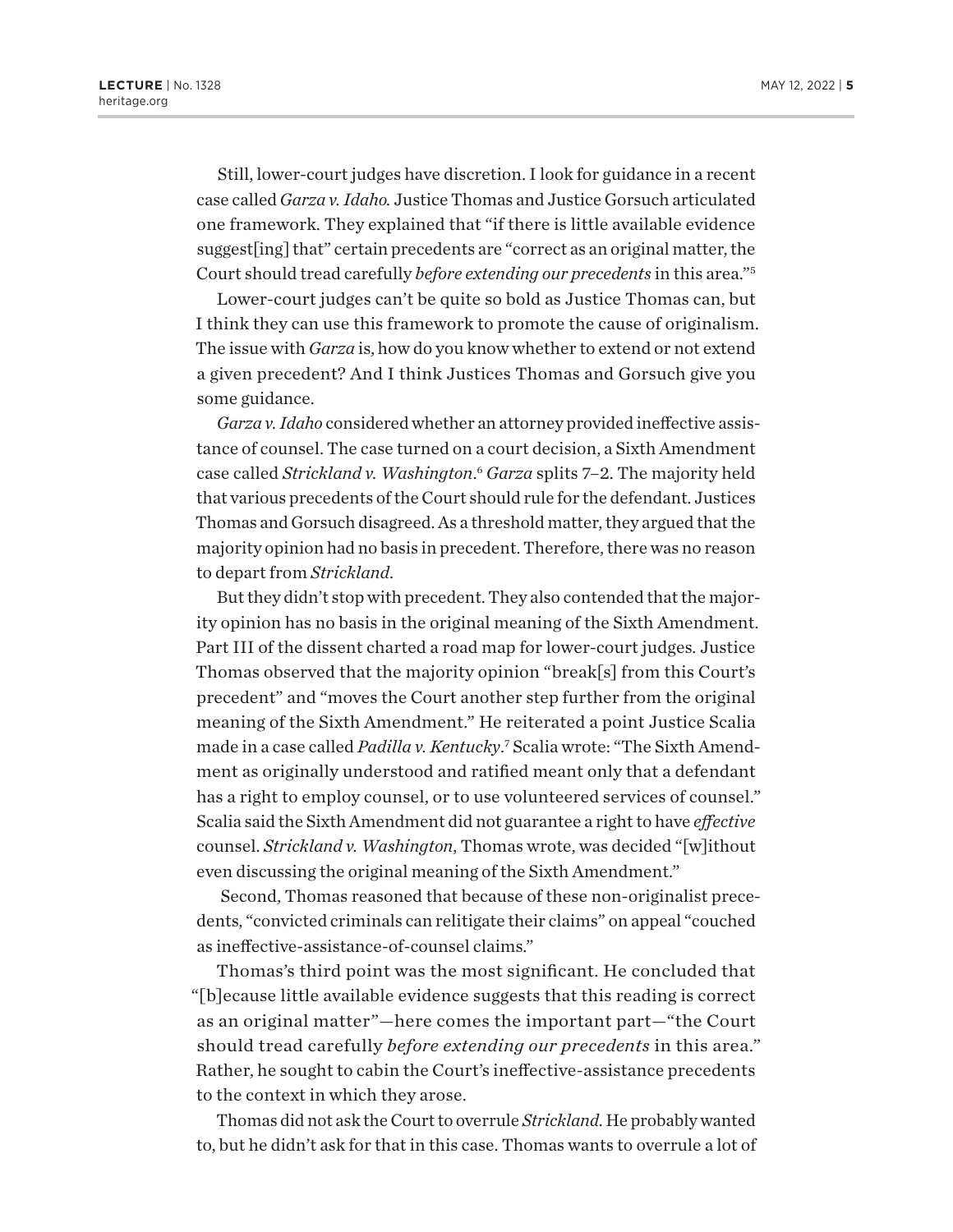<span id="page-5-0"></span>cases: New York Times v. Sullivan,<sup>[8](#page-11-0)</sup> among others. Instead, Thomas said, we should use *Garza* to limit the reach of these non-originalist precedents. I'll use a familiar hypothetical from torts which you most of you probably studied.

Imagine there's a row of three townhouses. The first house is on fire, and in the law, to prevent the third house from burning down, you can demolish the second house. Justice Thomas's approach operates in a similar fashion. He confines the fire and prevents further collateral damage: Limit the bad precedent to that case and do not extend it further. Thomas wrote: "Even if we adhere to this line of precedents, our dubious authority in this area should give us pause before we extend these precedents further." In other words, this far, but no farther.

So how can lower-court judges extend precedent or decline to extend precedent? I think it can be done with certain tweaks, and here's how I phrase it. If a Supreme Court precedent is unequivocally wrong as an original matter, a lower court should tread carefully before extending that precedent to a novel context. I think this operation has three steps.

First, a circuit judge should determine whether a given Supreme Court precedent is completely unmoored from the original understanding of the Constitution. This standard should be deferential. A *mixed* Supreme Court decision that relies on originalism and non-originalism would not suffice. For example, in a case called *McKee v. Cosby*, Justice Thomas described *New York Times v. Sullivan* "and the Court's decisions extending it [as] policy-driven decisions masquerading as constitutional law."[9](#page-11-0) He's right.

To be sure, the "actual malice" standard from *Sullivan* was just made up out of whole cloth. But the constitutional objections to the Sedition Act of 1798 provide some originalist basis to impose a higher bar of liability for government officials, so there's some basis. Moreover, many landmark decisions rely on originalism as the "law," whether they admit it or not. Will Baude and Steve Sachs have made this point quite well.[10](#page-11-0) So I think the circuit judge should only apply the *Garza* framework if she can demonstrate in a written opinion that a given constitutional rule was fabricated entirely out of whole cloth. It's a hard standard to satisfy, but I think it can be done.

Step two: A circuit judge must decide whether the instant case requires an *extension* of non-originalist precedent. Again, this standard should be deferential. In almost all litigation, the plaintiff will argue that her position is squarely supported by long-standing precedent. The defendant will counter, "No, no, no, no, this is a radical departure; don't rule in favor of the plaintiff." If the plaintiff is correct, the court should follow the non-originalist precedent. If the judge decides that it is unclear, follow the precedent.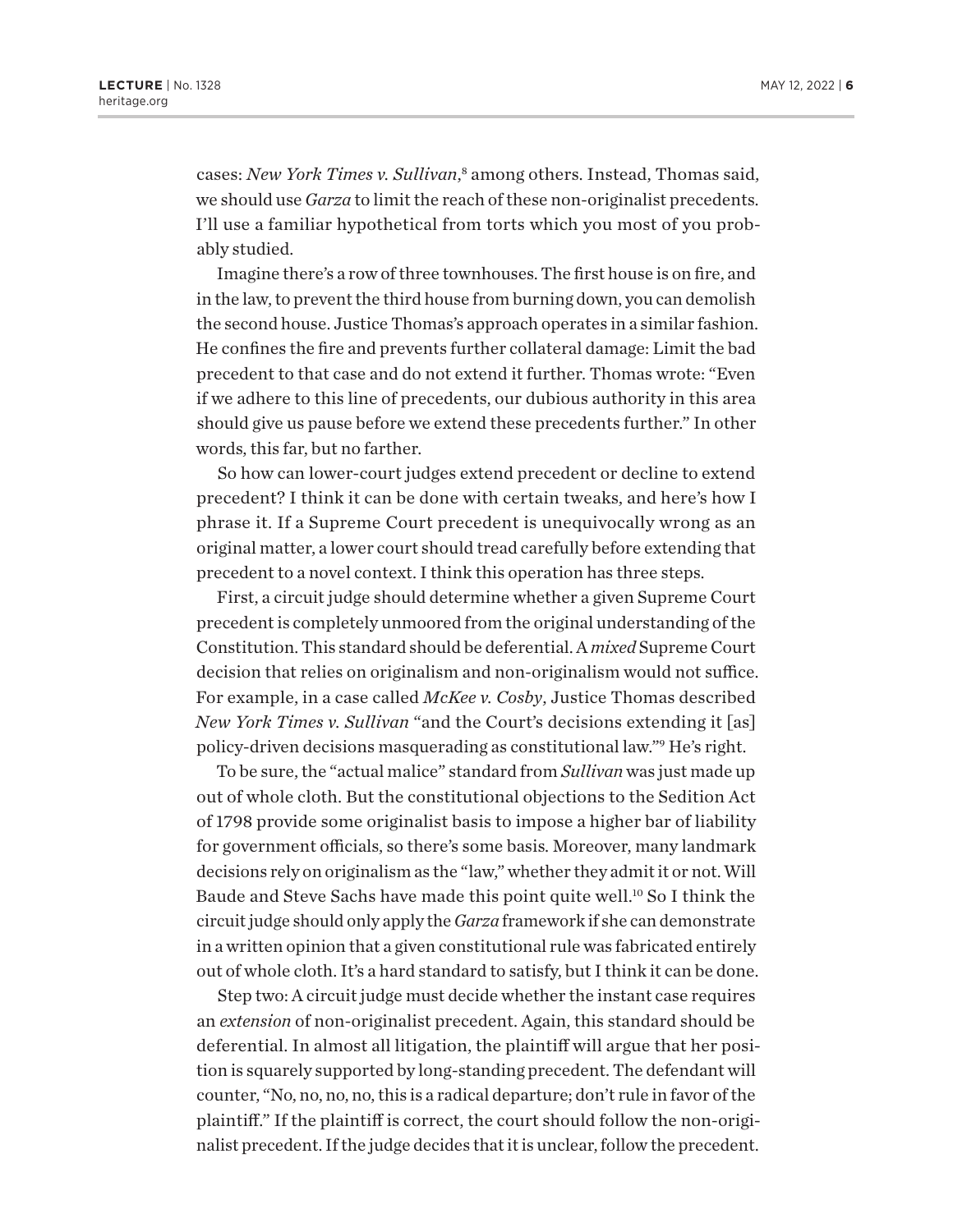But if you have a case that is such a clear deviation from precedent, then don't extend it. The judge should decline to extend the precedent by its own force to the plaintiff's novel claim. Constrain the fire; knock down the townhouse. A Supreme Court precedent with no basis in the Constitution has only one value: It's a Supreme Court precedent. No more, no less. And that precedent should be given all of its due weight, but nothing more.

There's a third step: This one's the important one. After the non-originalist precedent has been cabined, the circuit judge should consider the question presented from an originalist perspective. Is the plaintiff's novel claim based on a persuasive originalist case, divorced from precedent? Or does the original understanding of the Constitution foreclose the plaintiff's claim? The originalist circuit judge would then decide which side is stronger. The originalist circuit judge would decide the case as a matter of first principles, not encumbered by non-originalist precedent. Going back to Attorney General Meese's speech 35 years ago, where the original meaning of the Constitution does not support the novel claim, the court should defer to the state and the government to make the policy determinations.

Now, some people may object to this methodology. Litigants may lose a constitutional remedy if the lower courts adhere to the original meaning of the Constitution, but that purported unfairness is premised on an important assumption: Judges have some general power to develop constitutional law to promote fairness. Some scholars and judges may support this sort of common-law framework. I don't. In some cases, the law as written does promote fairness; in other cases, to quote Dickens, the "law is a[n] ass." It's true: Some of the law is just unfair, even the Constitution. When possible, originalist judges should restore the correct—albeit unpopular understanding of the Constitution, and they can do so by following *Garza*'s three-step framework.

#### How Can a Lower-Court Judge Be an Originalist?

In an ideal world, all advocates would develop originalist arguments in all constitutional cases. Even progressives—Ketanji Brown Jackson perhaps who are generally skeptical of originalism would fine-tune their briefs to persuade originalists to cross the jurisprudential divide. Even now, progressives are writing so-called Gorsuch briefs in *Bostock* and other cases to try to persuade one of the Court's most conservative members. That strategy makes sense at the Supreme Court, where there are only five or six votes in play, but given the current status quo, advocates in the lower courts are less likely to invest the time and resources to generate meaningful originalist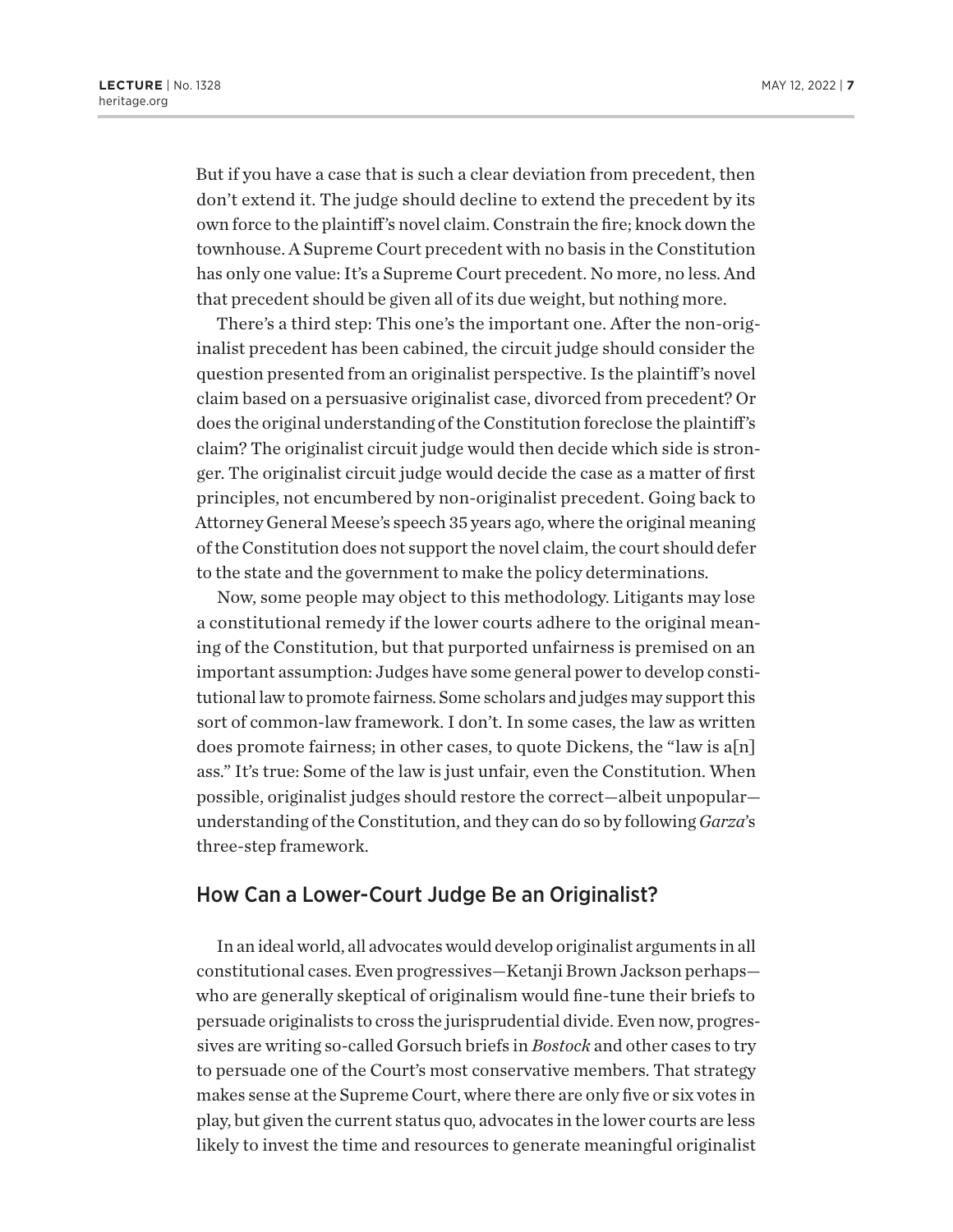arguments. More often than not, the effort is not worth the candle. At the Supreme Court, all high-profile cases get many amicus briefs on both sides of the "v." In the lower courts, originalist friends are far and few between.

But lower-court judges have some power. They can remedy this deficiency. They can request supplemental briefing to determine whether a given Supreme Court precedent is supported by originalist meaning and whether that precedent can be extended. These requests can be made on an ad hoc basis or even through a standing order. Either way, judges can ensure that originalism is tested through the adversarial process, and through this process, judges can ensure that their opinions are of the highest quality and persuasiveness.

So let me talk a bit about the current lack of originalist briefing in the lower courts. We'll be honest: Briefing is not always the best. In some cases, law school moot court briefs are better those you see in the federal courts. It's true.

**Current Lack of Originalist Briefing in the Lower Courts.** As a result, judges, or at least originalist judges, have to do their own homework sometimes. And this raises ground to the criticism of the *law office history*, which is a common charge against conservative justices.

Again, it's commendable but problematic. Often, the rigor of the research varies. Most attorneys—from judges to law clerks—don't have the kind of training needed to develop originalist research—and I do not mean to criticize the judges. Only a tiny percentage of their docket implicates original meaning; they don't have the time to go through this. Also, there's a general failure of legal education. It's true: I'm a professor; I can speak to this. Most law students are exposed to originalism, if at all, briefly during their firstyear constitutional law class. Law schools, outside of a few places, do not offer upper-level classes on originalism.

This is a mistake, but I hope it's going to change. I hope you all consider programs at Georgetown such as Randy Barnett's Constitutional Law seminar and others. These programs will give you intensive training, and I hope judges encourage their clerks to apply there.

There's another problem when law clerks and judges go at it alone. There are errors. If you have more judges who can check your work, that helps. But still, we do not want mistakes. It's very problematic.

And third, when judges do their own homework, it's not vetted through the adversarial process. Lawyers may receive an adverse judgment based on a flawed historical analysis. This problem is not limited to originalism, but we should be more careful. So the better answer is to promote what I call *adversarial* originalism. Have the parties brief it. This can be done on an ad hoc basis.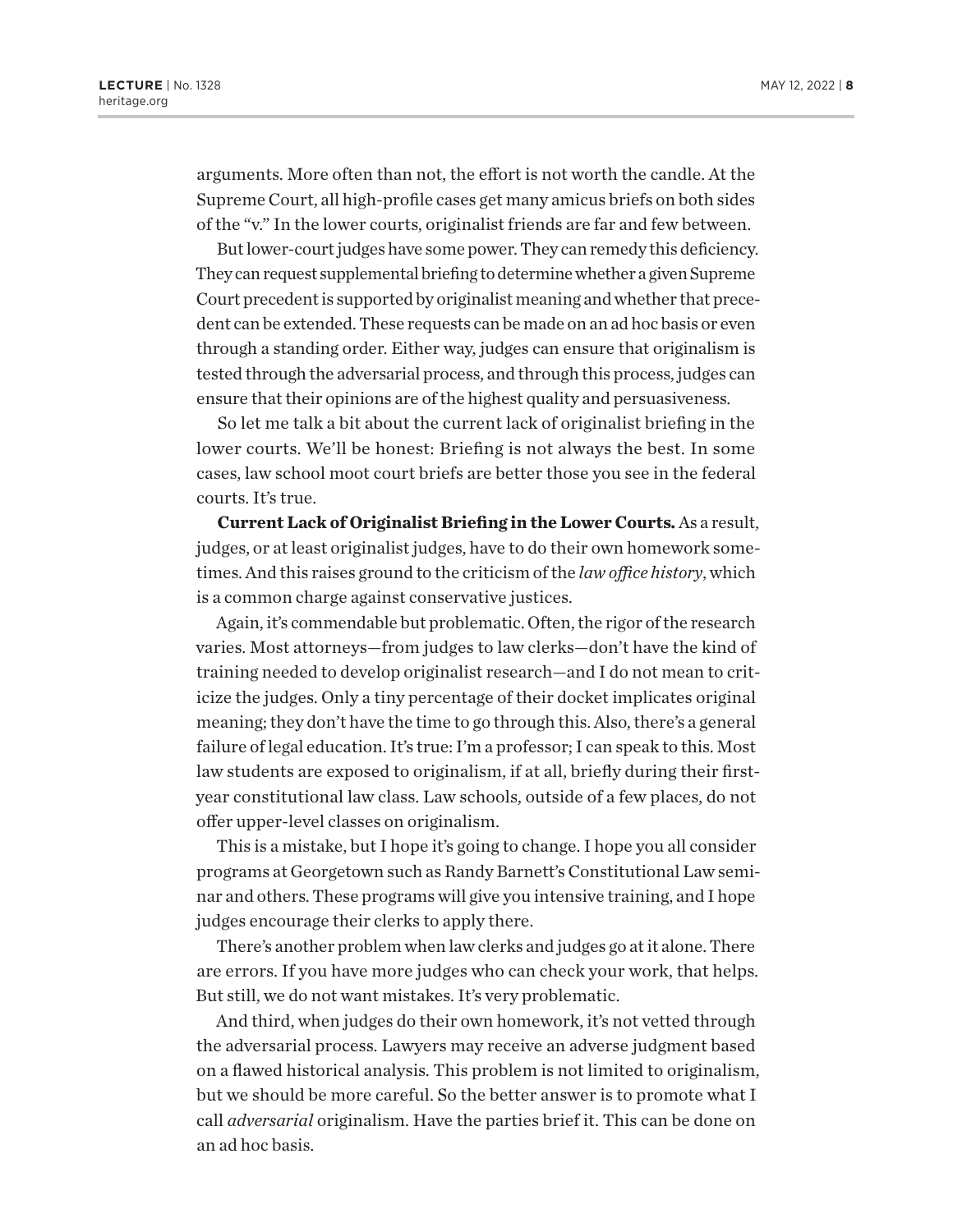**Lower Courts Should Request Originalist Briefing.** Let's consider a hypothetical case. The plaintiff asks the court to recognize a new Sixth Amendment violation. The panel can specifically ask the parties to brief how that extension of precedent is justified by the original understanding of the Sixth Amendment. Simple order. The courts often ask for supplemental briefing on really unusual questions. They can do that. And you can make this appeal at the outset when the scheduling order is issued. That way the parties aren't given the burden of writing two sets of briefs, which I think is actually problematic. Judges and law clerks can actually screen cases when you get the initial assignments, read what the case is about, and decide if a briefing is warranted.

These orderly processes ensure that the parties have adequate time to address these issues, and counsel can answer those questions at oral argument. This is helpful because of the responses. The plaintiff can respond to the defendant, and the defendant can respond to the plaintiff, so you actually have adversarialism in the originalist process.

It's also possible the court may decide to appoint an *amicus* to participate in the proceedings*.* It could be a scholar who has an expertise in this area, or even a private party. This is especially important if the parties are just deficient, and they don't do the job the court wants. An *amicus* may be warranted.

**A Standing Order to Request Originalist Briefing.** Another approach which could be suitable in the Fifth or Sixth or Eighth or Eleventh Circuit would be a standing order or a court rule that says if you are doing a constitutional case, brief originalism. I have a sample text that can say: "In any case that implicates an extension of a constitutional precedent, all parties shall brief and explain how the original public meaning of the Constitution supports or forecloses that extension."

You can invite *amici* to file briefs as a matter of right on this issue. A very simple order that can really shift how the courts work. I think we have a critical mass of originalist judges who can actually pull this off. It works.

This umbrella approach ensures that all judges are provided with comprehensive and balanced historical analyses that are vetted by the adversarial process. There are no surprises, and advocates on both sides can have their arguments duly considered.

Moreover, *amici* will have an express incentive to participate in a case knowing that a court will be receptive to their arguments. Once this briefing record is developed, judges should be far more comfortable to engage in originalist jurisprudence—to determine whether a given Supreme Court precedent is supported by original meaning and whether that precedent can be extended.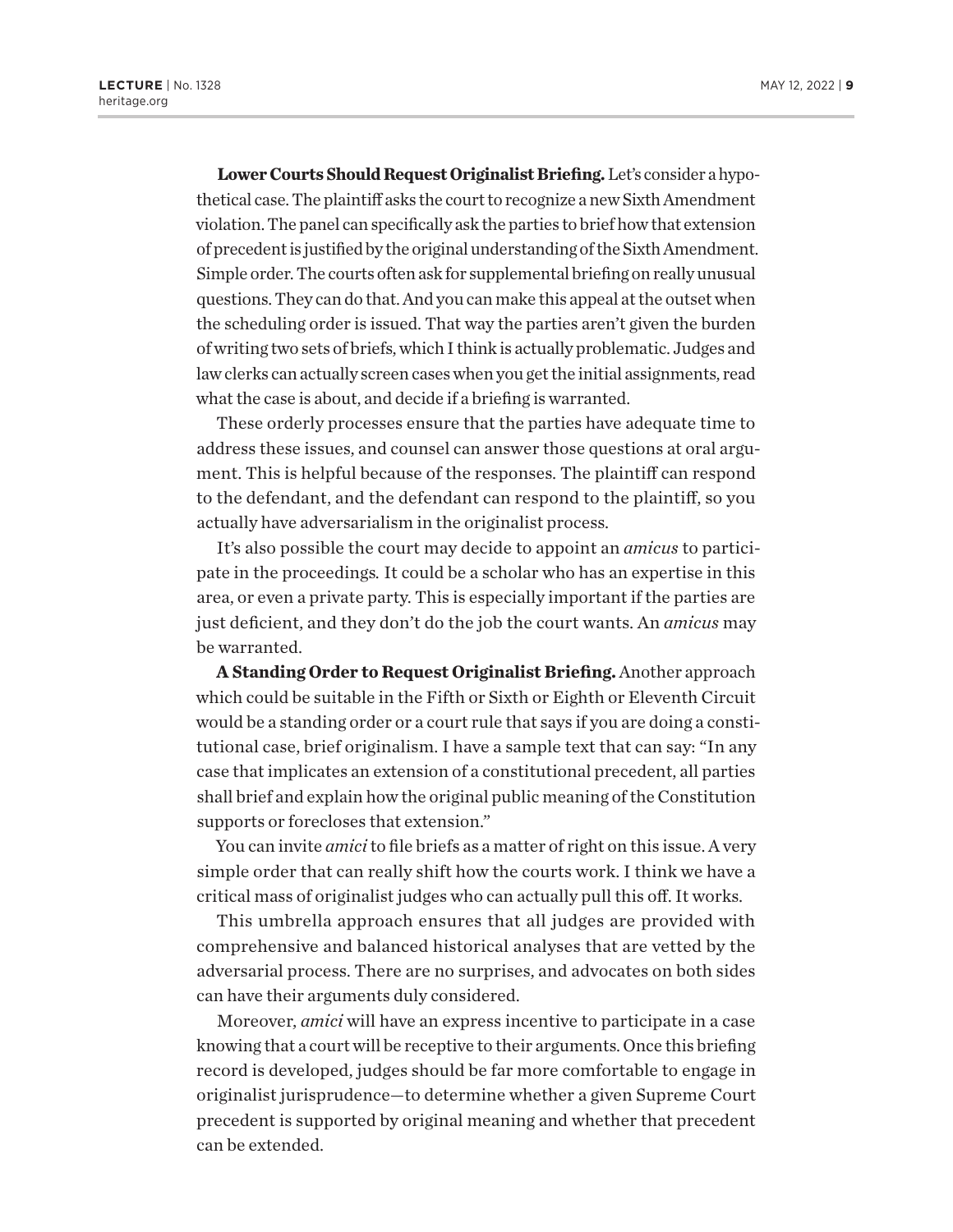<span id="page-9-0"></span>Dissenting colleagues, who may otherwise not be inclined to find originalism persuasive, will need to develop originalist responses to majority opinions. Look no further than Judge Jackson, who's speaking in our language about originalism. Look no further than *District of Columbia v. Heller*, an originalist case on the Second Amendment.<sup>[11](#page-11-0)</sup> Justice John Paul Stevens didn't say, "As a matter of living constitutionalism, the Second Amendment is outmoded; let's go on." He tried to write a thoroughly originalist dissent in response to Justice Scalia's majority opinion.

Moreover, when you have an appellate record on originalism, it provides clarity for Supreme Court review. If a lower-court judge makes a compelling originalist argument that the Supreme Court's own precedent cannot be supported by original meaning, that has an upward effect. Reagan's popular here: Trickle-down can also be trickle-up.

It is entirely feasible that this process actually convinces the judges that you can't resolve an issue. This research may not actually be helpful. Maybe after all the originalist research, you realize originalism doesn't give you an answer here. It happens. But this framework leaves open the possibility that originalism can be used to decide important questions.

#### Conclusion

My theme here is how lower-court judges can expand their own use of constitutional originalism, but this approach need not be so limited. Judges who adopt this framework will invariably exert market pressure, so to speak, on the bench and the bar to become more familiar with originalism. Law firms who want to persuade originalist judges will rationally incorporate originalist arguments into their briefs—whether voluntarily or in response to a court order. Public defenders in particular would be well-served to think in terms of originalism: Conservative jurists may be personally opposed to the plight of the accused but favor the rights of the accused as originally understood.

But this sort of briefing cannot be cobbled together haphazardly. Practicing attorneys of all stripes will need to improve their ability to develop originalist arguments. In an ideal world, law firms will begin to recruit associates who have originalist bona fides. Imagine that. You don't have to hide it on your resume; you can actually brag about it. And dare I dream: Law schools may recognize these market forces. Law schools may offer specialized courses on originalism, taught by actual originalists and not people who criticize it as a straw man. Law schools can establish originalism clinics.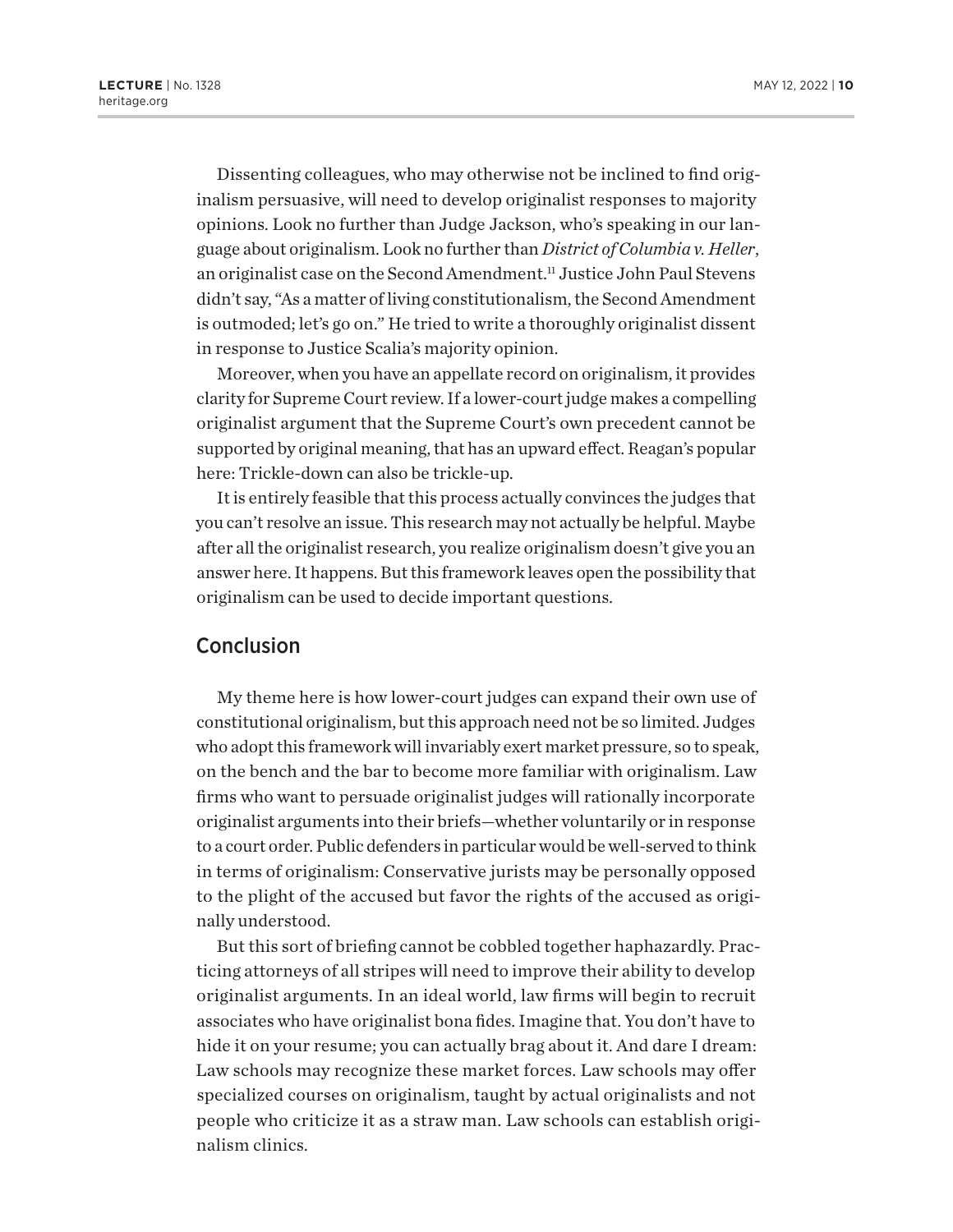This is not hard, folks. Once an issue is briefed in one court, you just copy and paste it to other courts. This is actually very repetitive work. You all know this; that's how it's done.

A simple order from a federal court, a standing order or otherwise, would in time trickle down to all facets of the legal profession. It's not top-down; we don't need the Supreme Court to make these changes. It's bottom-up. And in turn, that ripple will trickle back up to the Supreme Court. As the bench and bar are acculturated to originalism, it will become far more normal for the Supreme Court to base its decisions on originalism.

Let me wrap up by going back to the opening of my remarks today. I was born, again, in 1984, so my entire life, I sort of had Meese in the wings just doing the amazing work that he did. I'm able to give this speech because of what he did, what Judge Robert Bork did, what Justice Scalia did, what Justice Thomas did, what President Reagan did. But for these giants we would not be here, there would be no Meese Center for originalism, there would not be an originalism. We'd still be living the world of William Brennan, where Judge Jackson gets up and says, "Yeah, there's a living constitution. We look at values, contemporary standards. We look at international law." Even if they will not walk the walk, so to speak, they're forcing themselves to talk the talk.

We won the battle of language; we won the battle of ideas; and now, as the Supreme Court sort of ekes to the end of this term with momentous cases ahead on abortion, on guns, on affirmative action, an entire slew of cases from the Warren and Burger Courts may be on the chopping block. I want you all to think very carefully: What comes next? It's not obvious. It's like the dog who chases the car and then when he catches the car, he doesn't know what to do. In 35 years, what does the Constitution look like? What Supreme Court precedents are there? Are there nine members, 150 members of the court? But my point is, more broadly, that we are standing on the shoulders of giants—Bork, Scalia, Meese, and others—and we should be very grateful for what they've done.

Josh Blackman is a Professor of Law at South Texas College of Law Houston. These remarks are based on his article, *Originalism and Stare Decisis in the Lower Courts*, 14 NYU Journal of Law & Liberty 44 (2020).